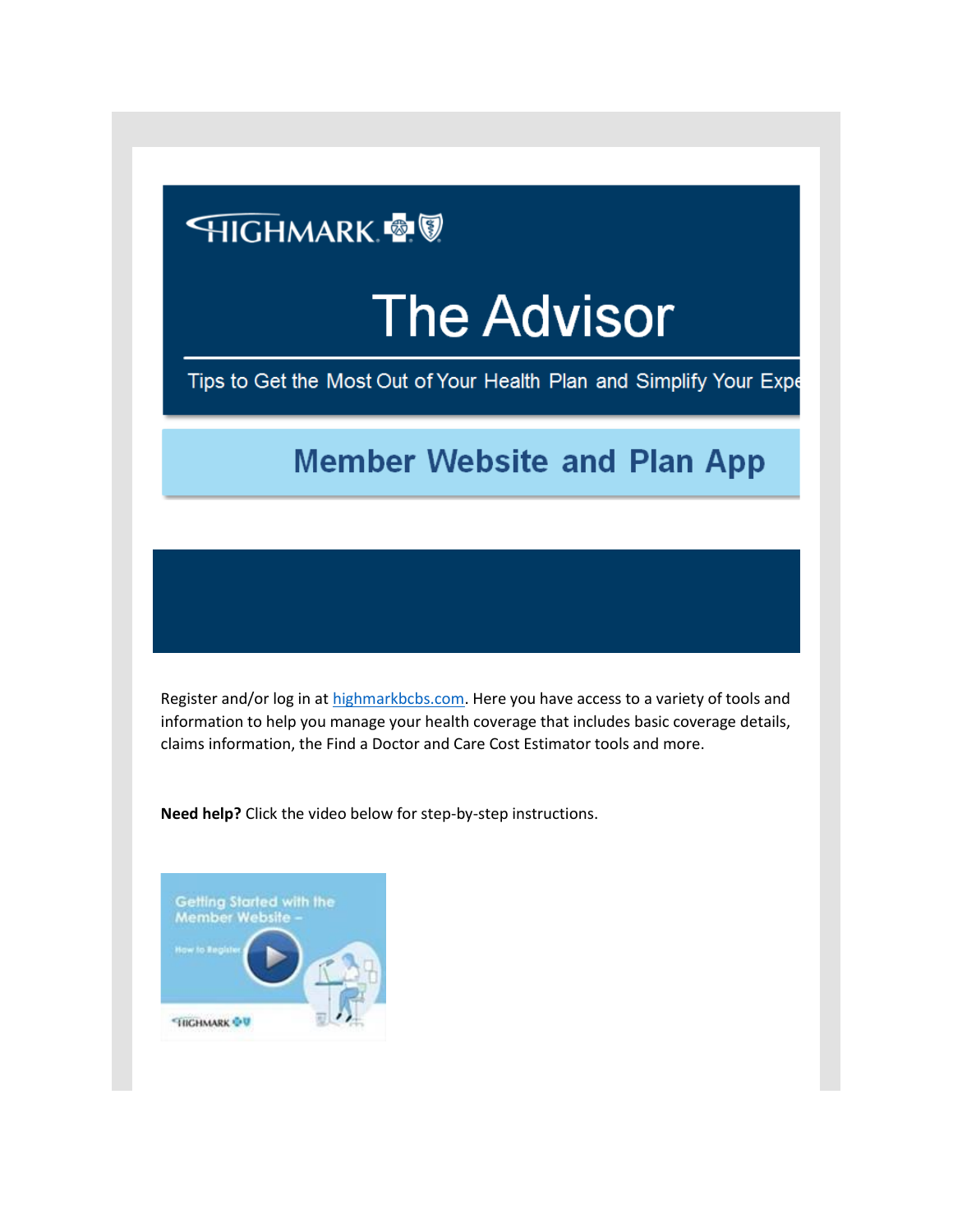This app will provide you with quick and convenient access to your health plan! Through the Plan App you can:

- View your virtual member ID card.
- Track your plan progress and recent claims activity.
- Find in-network care nearby, just tap the "find care" tab

**Need help?** Click below to access a video with step-by-step instructions.



**For additional assistance, call Member Service at the number on the back of your member ID card.**

## Engaging . Educating . Communicating

Health benefits or health benefit administration may be provided by or through Highmark Blue Cross Blue Shield, Highmark Choice Company, Highmark Health Insurance Company, Highmark Coverage Advantage, Highmark Benefits Group, First Priority Health or First Priority Life, all of which are independent licensees of the Blue Cross Blue Shield Association.